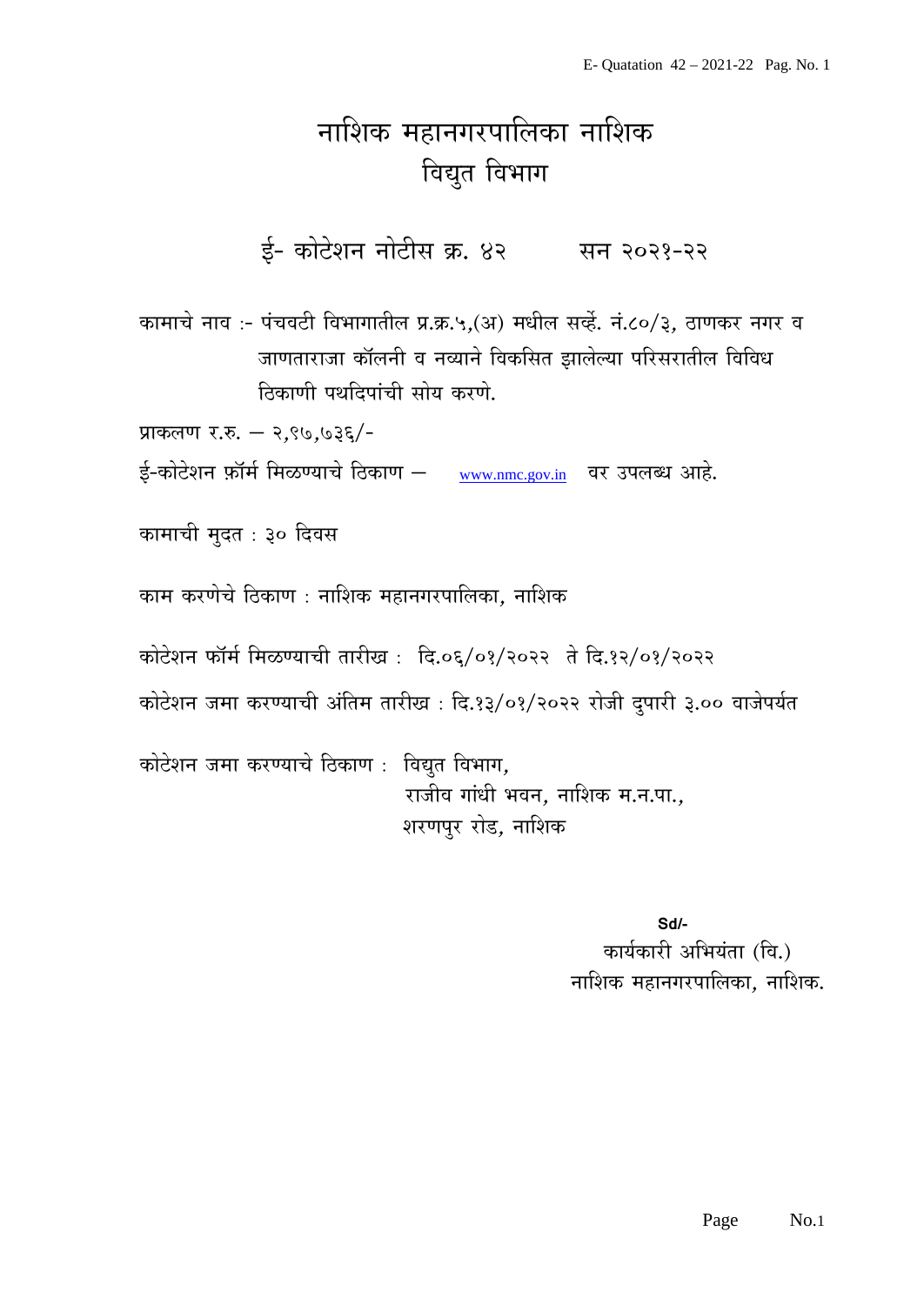| <b>NASHIK MUNICIPAL CORPORATION</b>         |                                                                                                                                                                               |                |                                                                                                                                                                                                                                                                                                                                                                                                              |  |  |  |
|---------------------------------------------|-------------------------------------------------------------------------------------------------------------------------------------------------------------------------------|----------------|--------------------------------------------------------------------------------------------------------------------------------------------------------------------------------------------------------------------------------------------------------------------------------------------------------------------------------------------------------------------------------------------------------------|--|--|--|
| Rajiv Gandhi Bhavan, Sharanpur Road, Nashik |                                                                                                                                                                               |                |                                                                                                                                                                                                                                                                                                                                                                                                              |  |  |  |
| <b>Electrical Department</b>                |                                                                                                                                                                               |                |                                                                                                                                                                                                                                                                                                                                                                                                              |  |  |  |
|                                             | DETAILED 'E' Quotation form No. 42 of Year 2021-22                                                                                                                            |                |                                                                                                                                                                                                                                                                                                                                                                                                              |  |  |  |
|                                             | NASHIK MUNICIPAL CORPORATION, (NMC), NASHIK, invites 'E' Quotation form                                                                                                       |                |                                                                                                                                                                                                                                                                                                                                                                                                              |  |  |  |
|                                             | <b>PERCENTAGE RATE Quotation</b> from firms/companies having requisite qualifications & experience                                                                            |                |                                                                                                                                                                                                                                                                                                                                                                                                              |  |  |  |
|                                             | as per qualification criteria.                                                                                                                                                |                |                                                                                                                                                                                                                                                                                                                                                                                                              |  |  |  |
| $\bf{1}$                                    | <b>NAME OF WORK</b>                                                                                                                                                           | :              | Providing street light pole at various palces in<br>P.No. 5 (A) Janta Raja colony, Panchvati Div.                                                                                                                                                                                                                                                                                                            |  |  |  |
| 2)                                          | <b>SCOPE OF WORK</b>                                                                                                                                                          | :              | Providing street light pole at various palces in<br>P.No. 5 (A) Janta Raja colony, Panchvati Div.                                                                                                                                                                                                                                                                                                            |  |  |  |
| 3)                                          | <b>ESTIMATED COST PUT TO Quotation</b>                                                                                                                                        | $\ddot{\cdot}$ | Rs. Eastimate Rs. 2,97,736/- (Inclusive GST)                                                                                                                                                                                                                                                                                                                                                                 |  |  |  |
| 4)                                          | DATE OF ISSUING OF ON LINE Quotation<br><b>FORM</b>                                                                                                                           | $\ddot{\cdot}$ | To 12/01/2022<br>06/01/2022<br>(Including all<br>holidays)                                                                                                                                                                                                                                                                                                                                                   |  |  |  |
|                                             | Available on our web site                                                                                                                                                     | :              | www.nmc.gov.in                                                                                                                                                                                                                                                                                                                                                                                               |  |  |  |
| 5)                                          | <b>TIME LIMIT</b>                                                                                                                                                             | :              | <b>30 Days (Inclusive Mansoon)</b>                                                                                                                                                                                                                                                                                                                                                                           |  |  |  |
| 6)                                          | <b>PLACE OF WORK</b>                                                                                                                                                          | $\ddot{\cdot}$ | NMC, Nashik, Maharashtra State, (INDIA).                                                                                                                                                                                                                                                                                                                                                                     |  |  |  |
| $\mathcal{L}$                               | <b>SECURITY DEPOSIT</b>                                                                                                                                                       | :              | Total S.D is 2% of accepted Quotation cost.                                                                                                                                                                                                                                                                                                                                                                  |  |  |  |
|                                             |                                                                                                                                                                               | a)             | 2% of the accepted Contract Value in favor of<br>Commissioner, Nashik Municipal Corporation,<br>Nashik and can be paid in the form of Demand                                                                                                                                                                                                                                                                 |  |  |  |
|                                             |                                                                                                                                                                               |                | Draft in favor of the Commissioner Nashik<br>Municipal Corporation. Nashik.                                                                                                                                                                                                                                                                                                                                  |  |  |  |
| 8)                                          | <b>VALIDITY OF OFFERS</b>                                                                                                                                                     | :              | 180 Days or till expressly withdrawn by the<br>Quotation after 180 days, whichever is later.                                                                                                                                                                                                                                                                                                                 |  |  |  |
| 9)                                          | <b>AVAILABILITY OF DETAILED</b><br>Quotation<br><b>NOTICE</b>                                                                                                                 | $\ddot{\cdot}$ | From 06/01/2022 To 12/01/2022 including all<br>holidays<br>online<br>website<br>on<br>our<br>www.nmc.gov.in                                                                                                                                                                                                                                                                                                  |  |  |  |
| <b>10)</b>                                  | <b>LAST</b><br><b>DATE</b><br>OF<br><b>SUBMISSION</b><br>OF<br><b>TECHNICAL</b><br><b>BID</b><br><b>BID</b><br><b>FINANCIAL</b><br>$\boldsymbol{\&}$<br>(Quatation DOCUMENTS) | $\cdot$        | documents<br>(Technical bid<br>Quotation<br>$\&$<br>Financial bid) shall be submitted in the office of<br>Ex.Engr, Nashik Municipal Corporation, Rajiv<br>Gandhi Bhavan, Sharanpur Road, Nashik on or<br>before $12/01/2022$ up to $15:00$ hrs.                                                                                                                                                              |  |  |  |
| 11)                                         | DATE AND TIME OF OPENING OF Quatation<br><b>DOCUMENT</b>                                                                                                                      | $\ddot{\cdot}$ | If possible the tenders will be opened on<br>13/01/2022<br>after $15:00$ hrs in the office of<br>Nashik<br>Executive<br>Engineer,<br>Municipal<br>Corporation, Rajiv Gandhi Bhavan, Sharanpur<br>Road, Nashik, in presence of intending Tenderer<br>or their representatives if any. Please Note that<br>after scrutiny of Technical bid, the financial<br>offers of only qualified tenderer will be opened. |  |  |  |
| 12)                                         | <b>CONTACT DETAILS</b>                                                                                                                                                        | :              | For any clarification & communication with<br>reference to the Quotation documents, the<br>concessionaires are expected to communicate at<br>contact information provided below-<br><b>Executive Engineer</b><br><b>Electrical Department</b><br>Nashik Municipal Corporation,<br>Rajiv Gandhi Bhavan,<br>Sharanpur Road, Nashik -422001.<br>Email-ee electrical@nmc.gov.in<br>Phone $- (0253)$ 2222434      |  |  |  |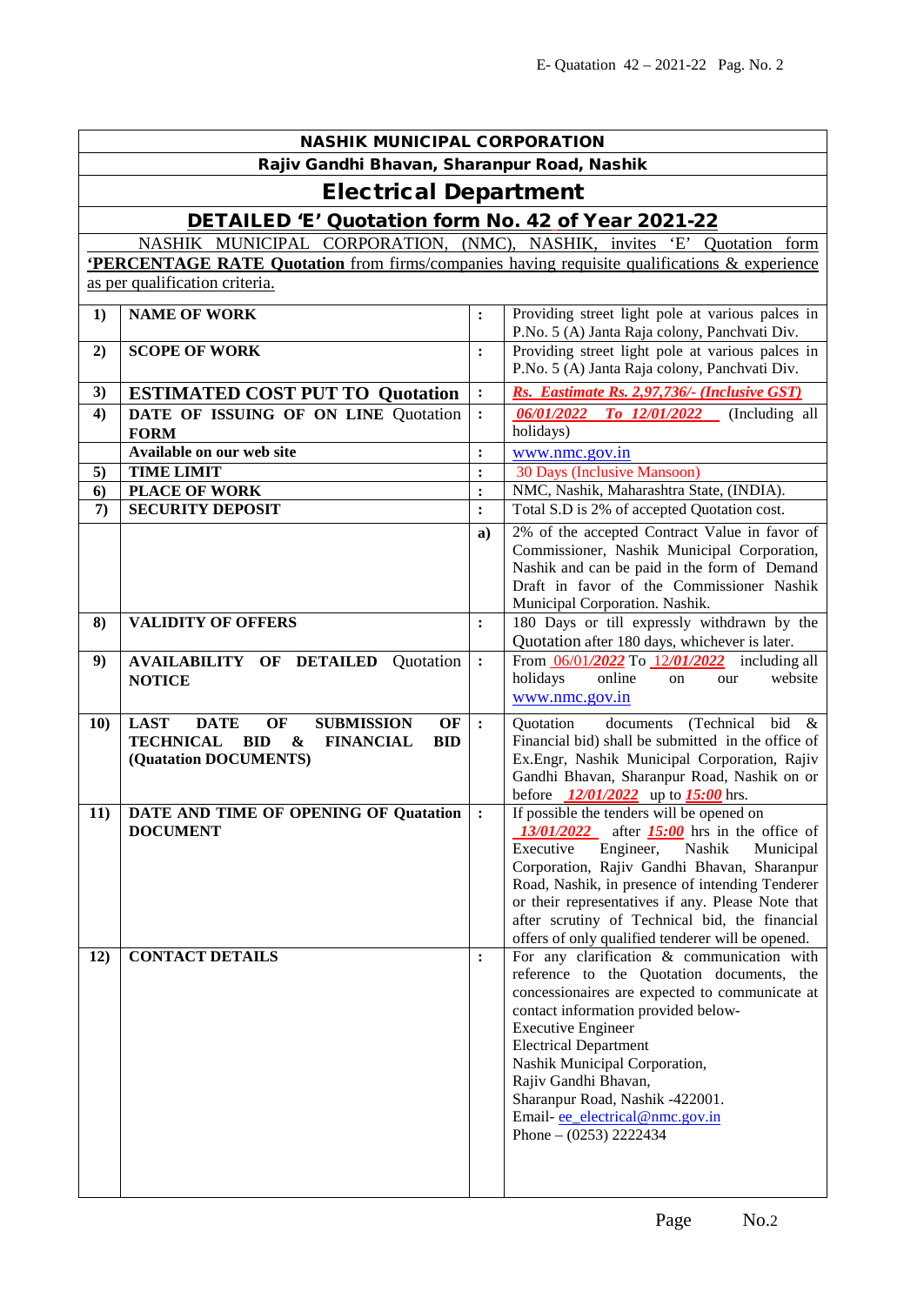| 13)          | TENDERER TO INFORM HIMSELF FULLY:-                                                                                                                                                                                            |  |  |
|--------------|-------------------------------------------------------------------------------------------------------------------------------------------------------------------------------------------------------------------------------|--|--|
|              | The Quotation shall be deemed to have fully acquainted himself with the work $\&$ site                                                                                                                                        |  |  |
|              | conditions and carefully examined the special conditions, the specifications mentioned for                                                                                                                                    |  |  |
|              | the said work, and shall be deemed to have fully informed himself regarding the local                                                                                                                                         |  |  |
|              | conditions and various prevailing laws at time beings.                                                                                                                                                                        |  |  |
|              |                                                                                                                                                                                                                               |  |  |
|              | The Quotation shall also be deemed to have fully acquainted with various items involved in the works                                                                                                                          |  |  |
|              | and as well as deemed to have fully acquainted himself with the fact that the work is to be carried out in                                                                                                                    |  |  |
|              | Nashik Municipal Corporation area. The Quotation should therefore plan his schedule of work properly so as<br>to complete the work within stipulated time limit. Nashik Municipal Corporation will not be liable for any loss |  |  |
|              | or damage sustained by the Quatation due to any reason.                                                                                                                                                                       |  |  |
|              | Contractor must abide by B1 / Quatation form condition. (Attached separately)<br>$\mathbf{i}$                                                                                                                                 |  |  |
|              | Contractor has to download mobile app of NMC Know our works / PMS and has to upload<br>$\overline{11}$ )                                                                                                                      |  |  |
|              | photo / Video before / during / after the work.                                                                                                                                                                               |  |  |
| 14)          | <b>DEFECT LIABILITY PERIOD (DLP):-</b>                                                                                                                                                                                        |  |  |
|              | Defect liability period for the work is 12 <i>Calendar months &amp;</i> it should be counted after satisfactory                                                                                                               |  |  |
|              | testing and commissioning of all components. And will start after issuing completion certificate from                                                                                                                         |  |  |
|              | competent authority. The shall be responsible for maintaining the entire scheme including all labor, material,                                                                                                                |  |  |
|              | supervision etc. repairing, replacing the defective material used in the work at his own cost including cost of                                                                                                               |  |  |
|              | any charges during execution and testing of the scheme.                                                                                                                                                                       |  |  |
| 15)          | JOINT VENTURE OR ANY TYPE OF CONSORTIUM IS NOT ALLOWED.                                                                                                                                                                       |  |  |
| 16)          | METHOD OF SUBMISSION OF BOTH THE TECHNICAL BID, FINANCIAL BID & OPENING OF                                                                                                                                                    |  |  |
|              | <b>OFFER: - (i.e. Quatation documents.)</b>                                                                                                                                                                                   |  |  |
|              | The Quatation documents i.e. technical bid & financial bid both shall be uploaded only online on or before                                                                                                                    |  |  |
|              | specified date & time as prescribed.                                                                                                                                                                                          |  |  |
| $\mathbf{A}$ | <b>TECHNICAL BID:</b>                                                                                                                                                                                                         |  |  |
|              | Technical bid shall be uploaded online on the specified web site www.nmc.gov.in All Tenderer are                                                                                                                              |  |  |
|              | requested to upload the requisite documents of Technical bid on the specified web site well in advance prior to                                                                                                               |  |  |
|              | the last date of submission of bid to avoid network congestion.                                                                                                                                                               |  |  |
|              | The Quatation shall upload the scanned copies on website www.nmc.gov.in<br>document as per                                                                                                                                    |  |  |
|              | conditions.<br>Certificate as a registered contractor in electrical category with Maharashtra PWD OR CPWD as class 'D'. Valid as on                                                                                           |  |  |
| 1)           | date.                                                                                                                                                                                                                         |  |  |
| 2)           | Valid Electrical contractor's license by Govt. of Maharashtra                                                                                                                                                                 |  |  |
| 3)           | Valid PAN registration certificate.                                                                                                                                                                                           |  |  |
| 4)           | Valid P.F / EPF Registration certificate.                                                                                                                                                                                     |  |  |
| 5)           | Valid GST registration certificate.                                                                                                                                                                                           |  |  |
| B)           | <b>FINANCIAL BID:</b>                                                                                                                                                                                                         |  |  |
|              | The Quatation shall upload the financial bid on-line only on the specified web-site. www.nmc.gov.in                                                                                                                           |  |  |
|              | well in advance prior to the last date & time of submission of financial bid to avoid network congestion./ In                                                                                                                 |  |  |
|              | sealed Envelop at NMC office.                                                                                                                                                                                                 |  |  |
|              | Tenderers shall quote a firm offer. Conditional offers shall not be considered and shall be treated as non-                                                                                                                   |  |  |
|              | responsive and thereof.                                                                                                                                                                                                       |  |  |
|              | Tenderers are requested to fill the tender carefully after noting the items and specifications. They are<br>informed that no variation in rates etc. shall be allowed on any ground such as clerical mistake.                 |  |  |
|              | Misunderstanding etc. after the Quatation has been submitted.                                                                                                                                                                 |  |  |
|              | The offer should be based on the scope of work given above and should be inclusive of all taxes of state                                                                                                                      |  |  |
|              | and central Govt. applicable levies, duties, insurance and all other charges including traveling, lodging and                                                                                                                 |  |  |
|              | boarding or any other expenses of the tenderer and other employees of the Tenderer. NMC will not bear any                                                                                                                     |  |  |
|              | expenses other than the cost quoted for the work.                                                                                                                                                                             |  |  |
|              | The agreement will have to be carried out on the stamp paper. As per act prevailing Govt. order,                                                                                                                              |  |  |
|              | required amount of stamp paper will be purchased by the tenderer.                                                                                                                                                             |  |  |
| $\mathbf{C}$ | CONDITION FOR PAYMENT OF ADDITIONAL PERFORMANCE<br>SECURITY                                                                                                                                                                   |  |  |
|              | DEPOSIT :-                                                                                                                                                                                                                    |  |  |
| 1)           | The contractor shall require to furnish the performance security deposit in the form of demand draft/                                                                                                                         |  |  |
|              | FDR/ recoverable Bank Guarantee of Nationalized Bank within 8 days after opening of financial                                                                                                                                 |  |  |
|              | envelope (envelope No-2)                                                                                                                                                                                                      |  |  |
|              | For Example: If rate are 19% below                                                                                                                                                                                            |  |  |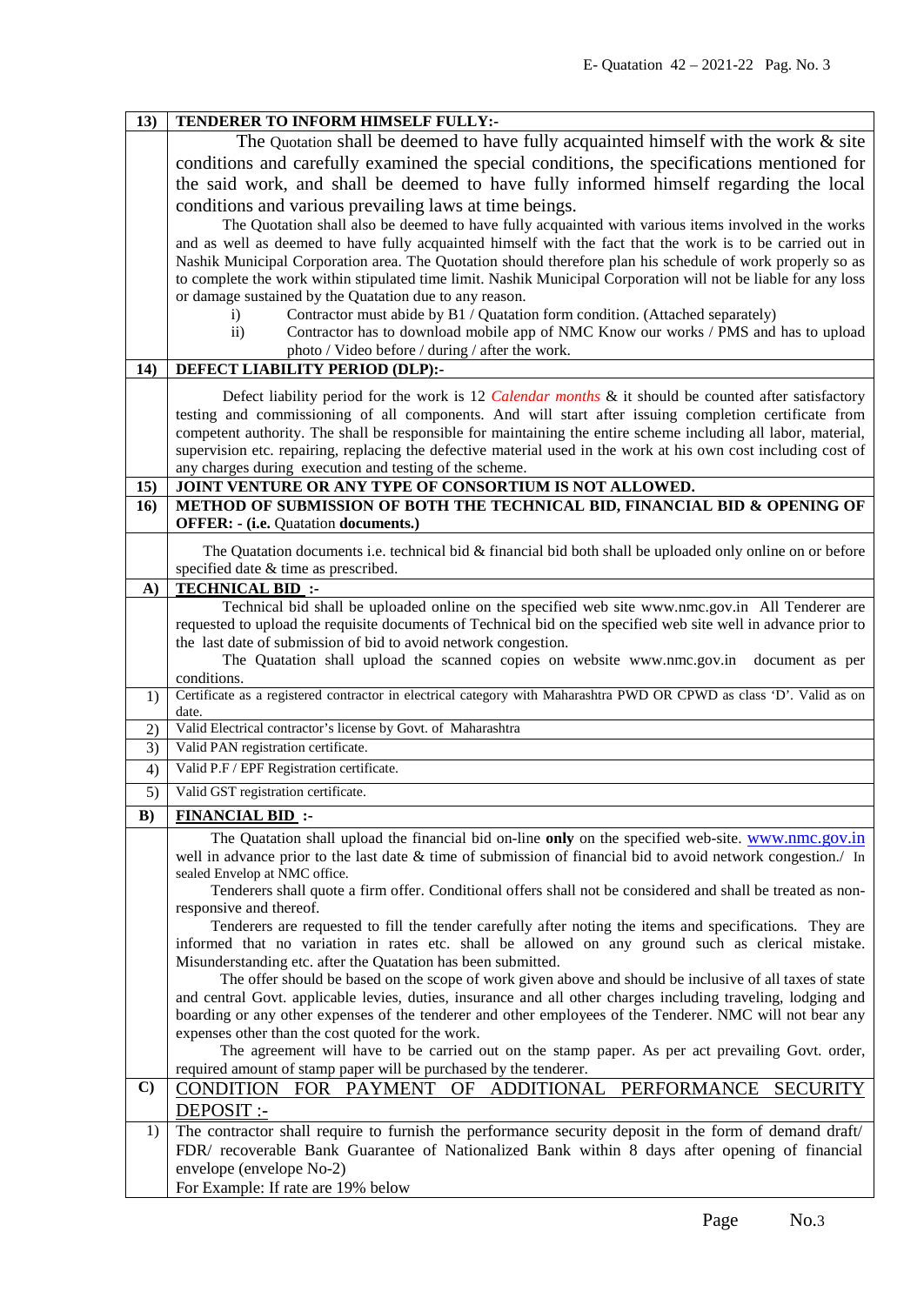|               | 1% to 10% below<br>$-1\%$                                                                                                                                                 |  |  |
|---------------|---------------------------------------------------------------------------------------------------------------------------------------------------------------------------|--|--|
|               | $-15\% - 10\% = 5\%$<br>Up to below 15%                                                                                                                                   |  |  |
|               | $(19\% - 15\% = 4\%)$<br>$-4\% \text{ X } 2 = 8\%$                                                                                                                        |  |  |
|               | Total PSD $(1+5+8) = 14\%$                                                                                                                                                |  |  |
| 2)            | Additional Performance security of the successful bidder shall be returned immediately upon satisfactory                                                                  |  |  |
|               | completion of work, the certificate of which shall be issued by the EE before releasing the additional security.                                                          |  |  |
| 3)            | If the lowest bidder offer is more than 10% below the estimated cost of the tender, tender calling                                                                        |  |  |
|               | authority should be call for the written explanation from this bidder with respect to the planning of execution                                                           |  |  |
|               | of work as the rate quoted by him. Tender calling authority should assure himself about the feasibility of                                                                |  |  |
|               | planning submitted by the bidder with respect to the quoted rates.                                                                                                        |  |  |
| D)            | <b>OPENING OF OFFER:-</b>                                                                                                                                                 |  |  |
|               | Tenders will be opened in the office of Executive Engineer (NMC) as mentioned above                                                                                       |  |  |
| i)            | <b>Technical bid:</b> If possible technical bid will be opened to verify its contents as per requirement on specified                                                     |  |  |
|               | date & time. If the various documents do not meet the requirements of the Tender, Tenderer will be                                                                        |  |  |
|               | disqualified, However if the Executive Engineer feels that the Tenderer may be asked to submit the requisite                                                              |  |  |
|               | document within a stipulated time frame at the discretion of opening authority and if the Tenderer fails to                                                               |  |  |
|               | submit those documents within the stipulated time frame then a note will be recorded accordingly by the                                                                   |  |  |
|               | opening authority and the said Tenderer's offer will not be considered for further action.                                                                                |  |  |
| $\mathbf{ii}$ | Financial Bid: If possible this bid shall be opened on date & time specified of the qualified Tenderer                                                                    |  |  |
|               | only if contents of Technical bid are found acceptable.                                                                                                                   |  |  |
|               | The tendered rate in form B-1 of the tender as percentage above / below the estimated rates put to the tender                                                             |  |  |
|               | the amount shall then be read out.                                                                                                                                        |  |  |
| iii)          | NMC is not responsible if due to any reason, tender documents are not uploaded on the last date of                                                                        |  |  |
|               | submission. To avoid network congestion proper care should be taken and may upload tender well in advance                                                                 |  |  |
|               | before last date & time of submission.                                                                                                                                    |  |  |
| iv)           | Tenderer and his authorized representative shall remain present with original documents during opening of                                                                 |  |  |
|               | Financial bid.                                                                                                                                                            |  |  |
| 17)           | <b>GENERAL CONDITIONS:-</b>                                                                                                                                               |  |  |
| a)            | <b>APPROVALS:-</b>                                                                                                                                                        |  |  |
|               | i)All work shall be carried out as per the specification contained in the standard specification published by                                                             |  |  |
|               | public works and housing department, Govt. of Maharashtra. In case of the discrepancy decision of the                                                                     |  |  |
|               | Engineer-In-Charge will be Final.                                                                                                                                         |  |  |
|               | ii) All test of pole, Earthing, cable shall be done as per specification in the presence of representative of NMC                                                         |  |  |
|               | & NMC approved third party inspection at Bidder own cost                                                                                                                  |  |  |
| $\mathbf{b}$  | <b>INSURANCE:-</b>                                                                                                                                                        |  |  |
|               | Successful Contractor shall take out necessary Insurance Policy / Policies so as to provide adequate insurance                                                            |  |  |
|               | cover for executive of the awarded contract work from the " Directorate of insurance, Maharashtra state                                                                   |  |  |
|               | Mumbai" only. It's Postal address for correspondence is 264, MHADA, First Floor, Opp. Kalanagar, Bandra                                                                   |  |  |
|               | (East), Mumbai-400051. (Telephone nos. 6438690/6438746, Fax no.6438461).                                                                                                  |  |  |
|               | If the contractor fails to take insurance policy as above within 15 days from the date of work order, 1%                                                                  |  |  |
|               | amount will be deducted from bill.                                                                                                                                        |  |  |
| $\bf c)$      | PAYMENT:-                                                                                                                                                                 |  |  |
|               | i) Contractor shall submit his bills on his own printed form. The manner of preparation of bills should                                                                   |  |  |
|               | be according to the routine official procedure.                                                                                                                           |  |  |
|               | ii) Payment will be released as per availability of funds and no interest or claim will be paid on account<br>of delayed payment.                                         |  |  |
|               | iii) S.D. will be released after defect liability period.                                                                                                                 |  |  |
| d)            | <b>REJECTION OF OFFER:-</b>                                                                                                                                               |  |  |
|               |                                                                                                                                                                           |  |  |
|               | The Commissioner, Nashik Municipal Corporation, Nashik reserves the right to reject any or all offers without                                                             |  |  |
|               | assigning any reason thereof.                                                                                                                                             |  |  |
| e)            | <b>PROGRESS OF WORK:-</b>                                                                                                                                                 |  |  |
|               | The contractor should take site survey within of $0(T0)$ to $3(T1)$ days. The contractor must start work within $0$                                                       |  |  |
|               | (T0) to 7 (T2) days and should finish the work within period of 30 to 60 days i.e. $(T2 + 30)$ to 60 days) as per                                                         |  |  |
|               | site requirement.                                                                                                                                                         |  |  |
| f             | <b>COMPENSATION &amp; DELAY</b> (Clause 2 of B1/B2 Tender condition applies here):-                                                                                       |  |  |
|               | i) Compensation & Delay will be levied on the delayed of work within time limit, the penalty will be charged                                                              |  |  |
|               | as per given below                                                                                                                                                        |  |  |
|               | from 1 <sup>st</sup> day of work order to $\frac{1}{4}$ <sup>th</sup> period of work order. = nil                                                                         |  |  |
|               | after $\frac{1}{4}$ <sup>th</sup> period of W.O. to $\frac{1}{2}$ <sup>th</sup> period of work order.=0.025 % of tender amount per day. after $\frac{1}{2}$ <sup>th</sup> |  |  |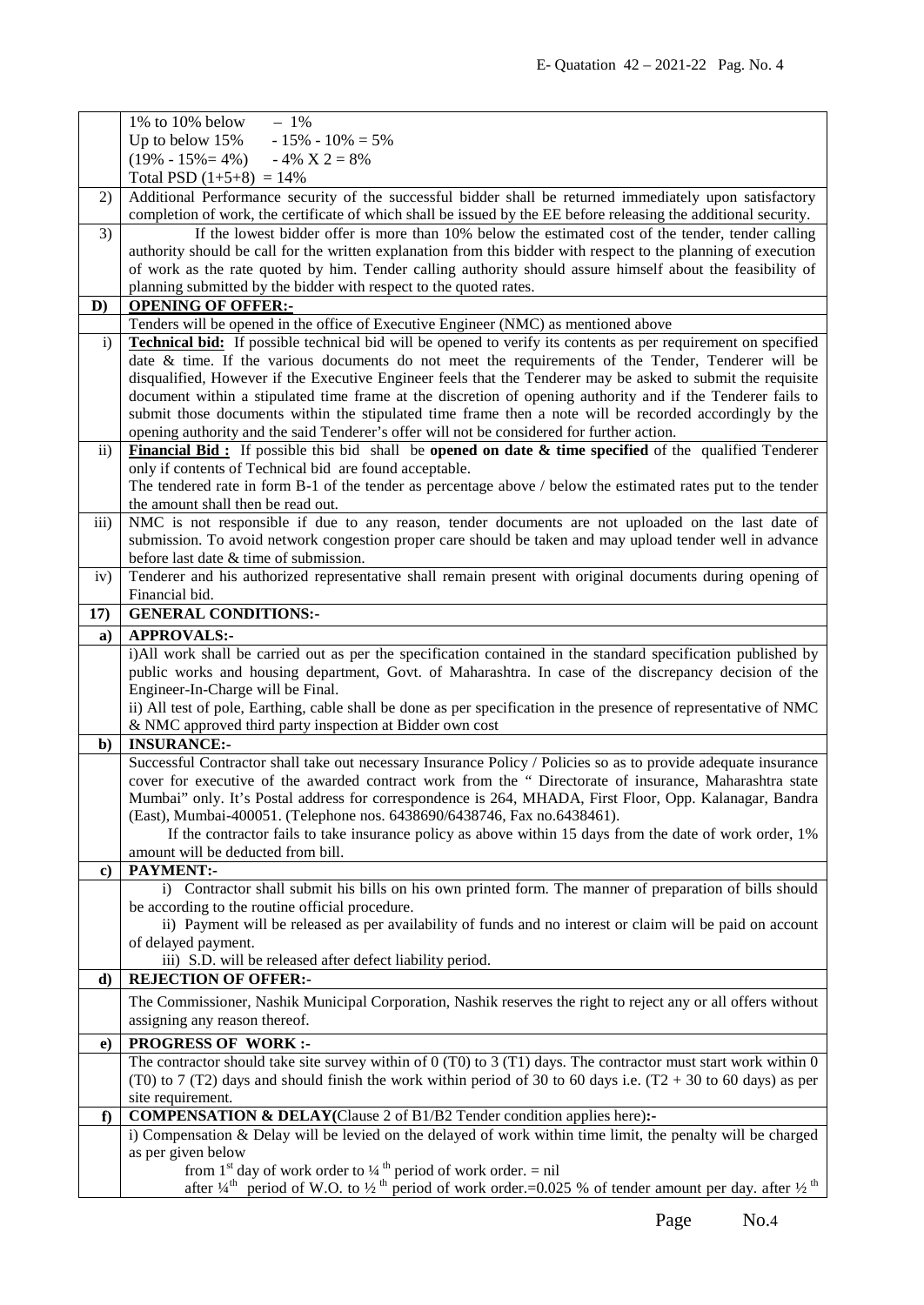|              | period of W.O. to $\frac{3}{4}$ <sup>th</sup> period of work order.=0.05 % of tender amount per day. after $\frac{3}{4}$ <sup>th</sup> period of<br>W.O. to last day of work order.=0.075 % of tender amount per day. After last date of W.O to till the                                                                                                                                                                                                                                                                                                                                                                                                                                                                      |                                     |  |
|--------------|-------------------------------------------------------------------------------------------------------------------------------------------------------------------------------------------------------------------------------------------------------------------------------------------------------------------------------------------------------------------------------------------------------------------------------------------------------------------------------------------------------------------------------------------------------------------------------------------------------------------------------------------------------------------------------------------------------------------------------|-------------------------------------|--|
|              | completion day of work. 0.1% of tender amount per day.                                                                                                                                                                                                                                                                                                                                                                                                                                                                                                                                                                                                                                                                        |                                     |  |
|              | ii) If the material used for work is found of inferior quality or not as per specifications, the tenderer shall<br>replace the fitting within 7 days from date of intimation at the cost $\&$ risk of the tenderer, failing which Earnest<br>Money Deposit & Contract Deposit of the Contractor shall be forfeited $\&$ the tenderer shall be liable for penal<br>action, including blacklisting etc. In addition to this for failure, the Earnest Money Deposit & contract<br>deposit, or any fines is imposed by the Municipal Commissioner, the same shall be payable by the tenderer<br>immediately on demand failing which the same shall be recovered from other dues to the tenderer from the<br>Municipal Corporation |                                     |  |
| $\mathbf{g}$ | <b>BLACKLISTING:-</b>                                                                                                                                                                                                                                                                                                                                                                                                                                                                                                                                                                                                                                                                                                         |                                     |  |
|              | i) Forged document are submitted or<br>If it becomes responsive on the basis of submission of bogus certificate.<br>$\ddot{1}$<br>iii) In case of non supply of equipment /accessories or supply of substandard quality or supply of equipment /<br>accessories found to have been previously used or having reconditioned part.<br>The successful bidder will have to pay initial deposit 5 % amount of the total cost of his bid as<br>iv)<br>security deposit shall paid in the treasury of N.M.C. within 10 days from the date of communication of<br>acceptance of his offer. Failing which the EMD will be also forfeited at the risk $\&$ cost of the tenderer.                                                        |                                     |  |
| $\mathbf{h}$ | <b>DISPUTE:-</b>                                                                                                                                                                                                                                                                                                                                                                                                                                                                                                                                                                                                                                                                                                              |                                     |  |
|              | The Commissioner, Nashik Municipal Corporation is the sole arbitrator for this work & contract.                                                                                                                                                                                                                                                                                                                                                                                                                                                                                                                                                                                                                               |                                     |  |
| $\mathbf{i}$ | <b>ACKNOWLEDGING COMMUNICATIONS:-</b>                                                                                                                                                                                                                                                                                                                                                                                                                                                                                                                                                                                                                                                                                         |                                     |  |
|              | Every Communication from the Executive Engineer (Ele.) Nashik Municipal Corporation of Nashik to the<br>tenderer should be acknowledging by the tenderer with the signature of authorized person and with official<br>rubber stamp of the tenderer.                                                                                                                                                                                                                                                                                                                                                                                                                                                                           |                                     |  |
| j)           | JURISDICTION OF COURTS NASHIK ONLY:-                                                                                                                                                                                                                                                                                                                                                                                                                                                                                                                                                                                                                                                                                          |                                     |  |
| $\bf k)$     | <b>TAXES AND DUTIES:-</b>                                                                                                                                                                                                                                                                                                                                                                                                                                                                                                                                                                                                                                                                                                     |                                     |  |
|              | The rates quoted by the tenderer should inclusive of all duties, levies taxes including GST.                                                                                                                                                                                                                                                                                                                                                                                                                                                                                                                                                                                                                                  |                                     |  |
| $\bf{D}$     | <b>FORCE MAJEURE CLAUSE:-</b>                                                                                                                                                                                                                                                                                                                                                                                                                                                                                                                                                                                                                                                                                                 |                                     |  |
|              | It is at desecration of NMC authority to imposed force majeure clause and thereof.                                                                                                                                                                                                                                                                                                                                                                                                                                                                                                                                                                                                                                            |                                     |  |
|              |                                                                                                                                                                                                                                                                                                                                                                                                                                                                                                                                                                                                                                                                                                                               |                                     |  |
|              |                                                                                                                                                                                                                                                                                                                                                                                                                                                                                                                                                                                                                                                                                                                               | <b>Executive Engineer</b>           |  |
|              | Signature and Stamp                                                                                                                                                                                                                                                                                                                                                                                                                                                                                                                                                                                                                                                                                                           | <b>Electrical Department</b>        |  |
|              | Of Contractor                                                                                                                                                                                                                                                                                                                                                                                                                                                                                                                                                                                                                                                                                                                 | <b>Nashik Municipal Corporation</b> |  |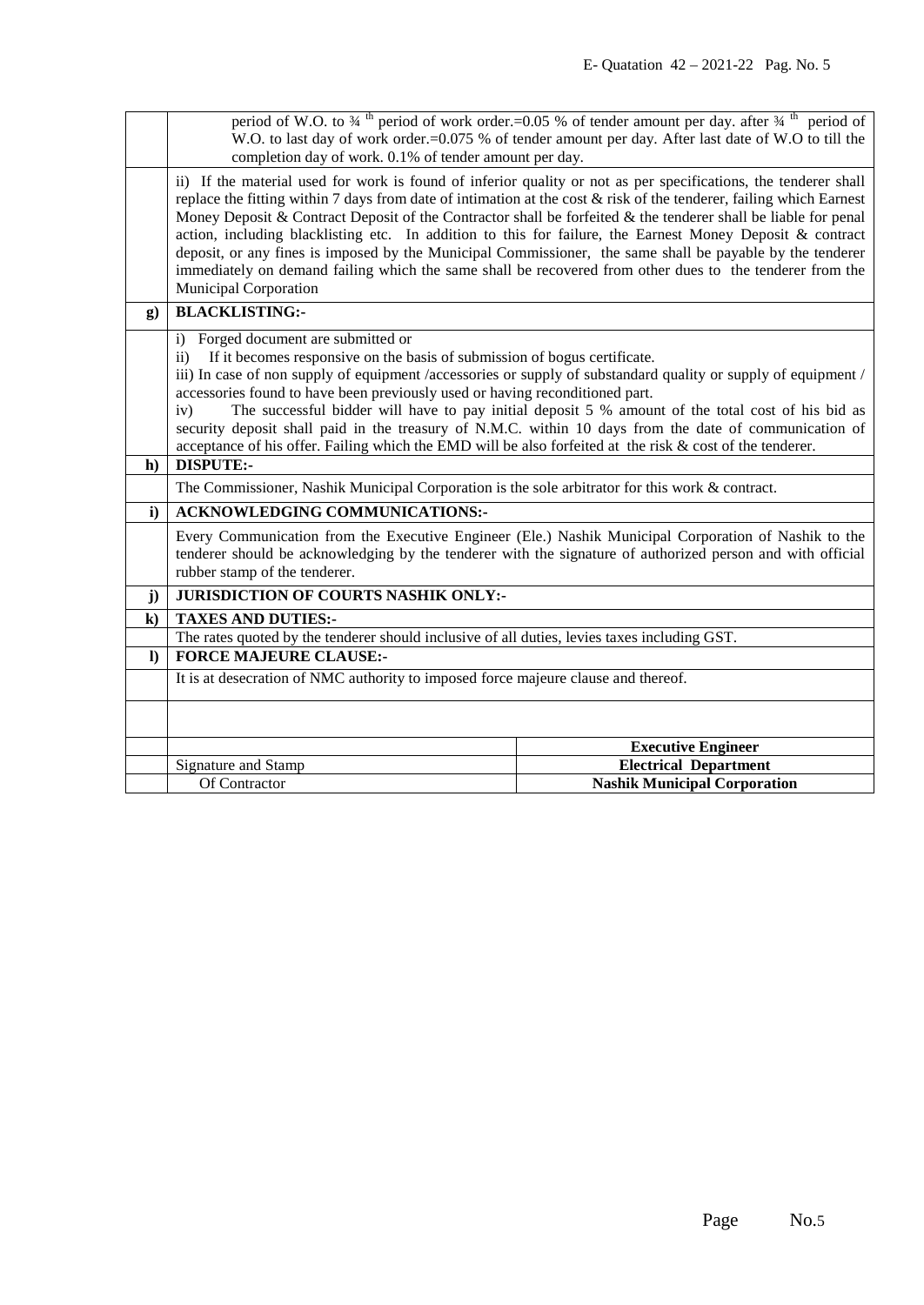### NASHIK MUNICIPAL CORPORATION ELECTRICAL DEPARTMENT

### 'E' Quotation form No. 42 (2021-22)

Name of work:-Providing street light pole at various palces in P.No. 5 (A) Janta Raja colony, Panchvati Div..<br>Estimate Cost put Rs.297736/-<br>Time limit:-30 Days Estimate Cost put Rs.297736/-<br>Time limit :- 30 Days

| Sr.            | SCHEDULE 'B' OF B-1 'E' QUOTATION FORM<br><b>Item</b>                                                                                                                                                                                                                                                                           | Qty.       | Rate | Per  | Amount   |
|----------------|---------------------------------------------------------------------------------------------------------------------------------------------------------------------------------------------------------------------------------------------------------------------------------------------------------------------------------|------------|------|------|----------|
| No.            |                                                                                                                                                                                                                                                                                                                                 |            |      |      |          |
| $\mathbf{1}$   | Supplying and erecting G.I. tubular<br>swaged pole114.3 x 88.9 x 76.1mm.<br>with<br>4.5x3.65x3.25<br>dia<br>mm<br>thickness $(4 + 1.5 + 1.5 \text{ m})$ length<br>respectively and total 7 m long with<br>pole cap, base plate in provided<br>foundation.(weight 73 kg.) as per<br>specification                                | Nos.<br>10 | 7807 | Each | 78070.00 |
| $\overline{2}$ | $16 - 3 - 3$<br>Making cement concrete foundation<br>including excavation $(60 \times 60 \times 150)$<br>cm deep in 1:3:6 cement concrete 20<br>$x 25$ mm stone metal, $(45 x 45 x 45)$<br>cm /45 cm dia. x 45 cm height plinth<br>duly plastered, with necessary curing<br>and finishing complete. (above 6 m<br>to 9 m poles) | Nos.<br>10 | 1942 | Each | 19420.00 |
| 3              | $9 - 1 - 4$<br>Supplying and erecting pipe type<br>earthing with 40mm. dia.G.I. pipe or<br>20mm dia. G.I. rod complete with all<br>materials as per specification no.<br>EA-EP                                                                                                                                                  | Nos.<br>10 | 1355 | Each | 1355.00  |
| $\overline{4}$ | $7 - 8 - 8$<br>Supplying $\&$ erecting FRP box of<br>size 300 x 200 x 125 mm, 2.7 mm<br>thick complete on pole/wall as per<br>specification no. CB-SB                                                                                                                                                                           | Nos.<br>10 | 605  | Each | 6050.0   |
| 5              | $2 - 9 - 2$<br>Supplying and erecting Street light<br>bracket made from 40 mm. dia 'B'<br>class G.I. Pipe, 0.6m. in length along<br>with pole cap of 300 mm length and<br>mm dia duly welded with<br>80<br>provided leads as per specification<br>no. FG-BKT/BPC                                                                | 8<br>Nos.  | 635  | Each | 5080.00  |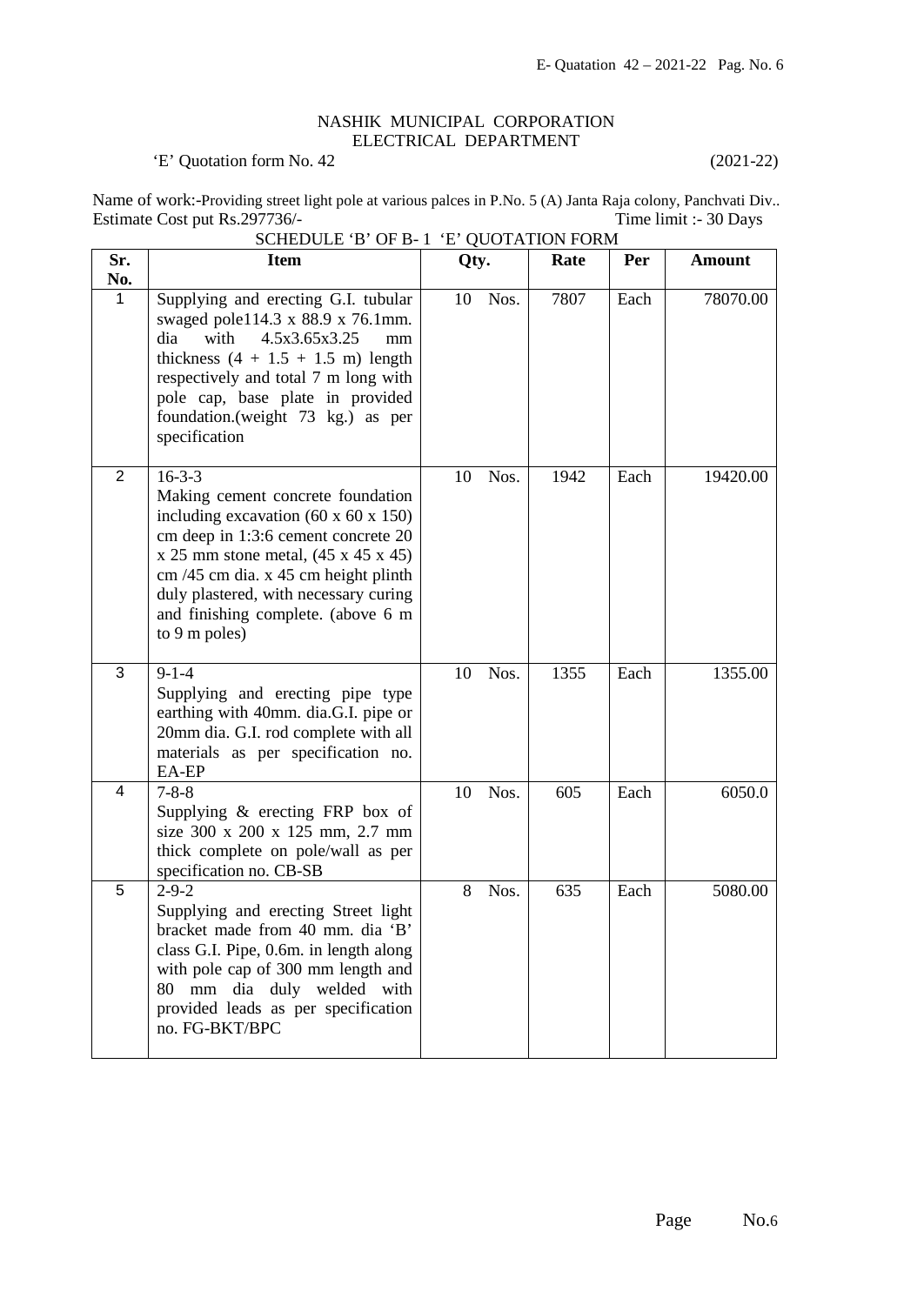| Sr.                          | <b>Item</b>                                                                                                                                                                                                                                                                                                                           | Qty.                                | Rate | Per       | <b>Amount</b> |
|------------------------------|---------------------------------------------------------------------------------------------------------------------------------------------------------------------------------------------------------------------------------------------------------------------------------------------------------------------------------------|-------------------------------------|------|-----------|---------------|
| No.<br>6                     | $2 - 9 - 6$<br>Supplying and erecting Street light<br>bracket for erection of Double fitting<br>made from 40 mm. dia 'B' class G.I.<br>pipe 1.0 m in length along with pole<br>cap of 300 mm length 100 mm dia<br>duly welded as per specification no.<br>FG-BKT/BPC                                                                  | Nos.<br>$\mathcal{D}_{\mathcal{L}}$ | 1233 | Each      | 2466.00       |
| $\overline{7}$               | $7 - 1 - 28$<br>Supplying, erecting $\&$ terminating<br>XLPE armoured cable 4 core 10 sq.<br>aluminium conductor with<br>mm.<br>continuous $5.48$ sq. mm. $(12 \text{ SWG})$<br>G.I. earth wire complete erected with<br>glands & lugs, on wall/trusses/pole<br>or laid in provided trench/ pipe as<br>per specification no. CB-LT/AL | 400<br>Mtr.                         | 163  | Mtr.      | 65200.00      |
| 8                            | $7 - 6 - 9$<br>Supplying and laying (including<br>excavation of suitable width & depth<br>up to 90 cm) 50 mm outside dia.<br>double wall corrugated pipes (DWC)<br>of HDPE for enclosing cable below<br>ground/road surface, to required<br>depth complete.                                                                           | 380<br>Mtr.                         | 200  | Mtr       | 76000.00      |
| <b>Total Rs. Without GST</b> |                                                                                                                                                                                                                                                                                                                                       |                                     |      | 265836.00 |               |
| GST 12 %                     |                                                                                                                                                                                                                                                                                                                                       |                                     |      |           | 31900.00      |
| 297736.00<br>Total Rs.       |                                                                                                                                                                                                                                                                                                                                       |                                     |      |           |               |

**I** /We are hereby agreed to exeute the above work at  $\%$  above / below (In words **……..……… ……………………………… perecent ) the estimated rates.** 

Signature & stamp of Contractor

 Executive Engineer (Ele.) Nashik Municipal Corporation,